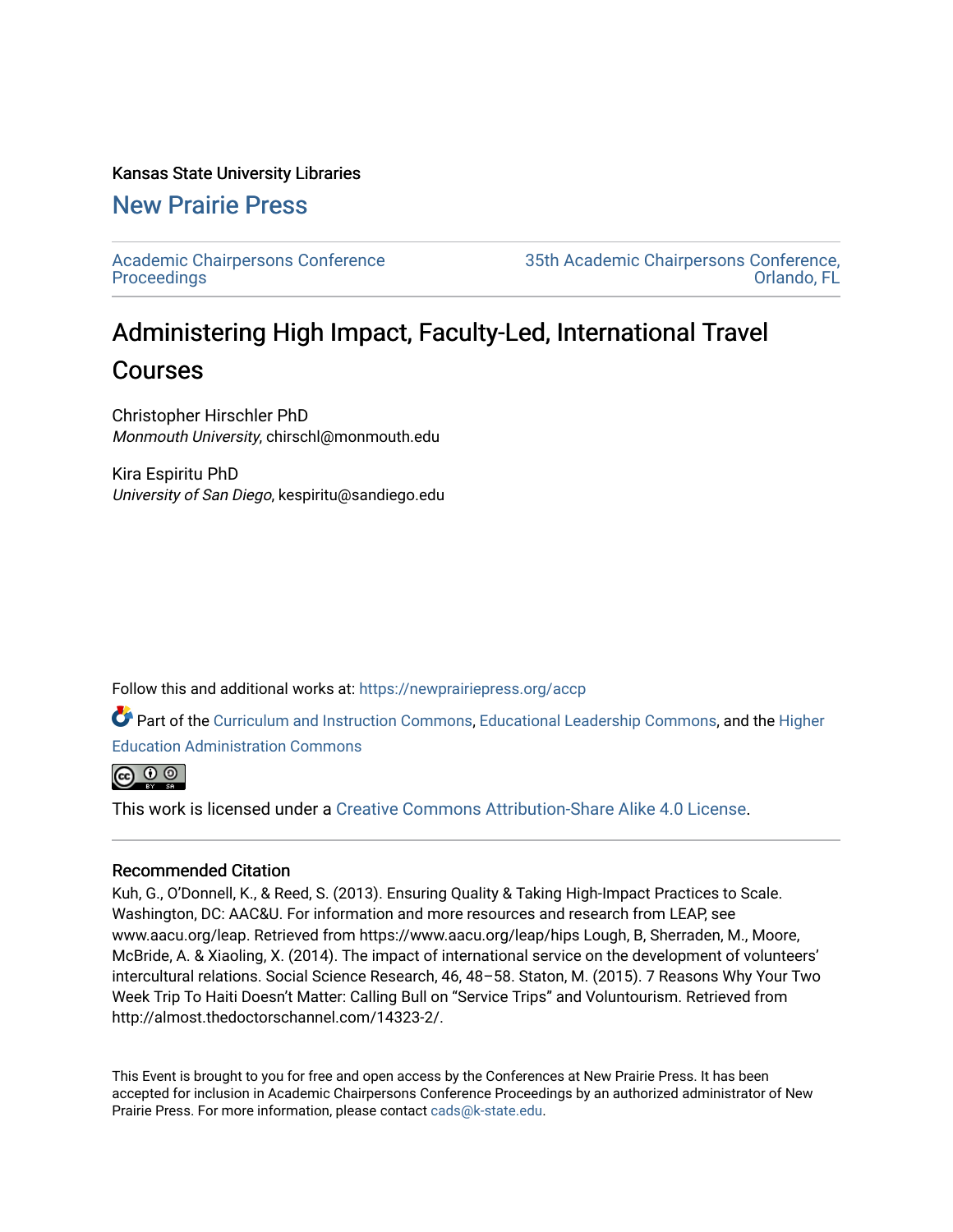# 1) Presentation Title: **Administering High Impact, Faculty-Led, International Travel Courses**

2) Presenter Information-Primary presenter CV/resume or biographical sketch:

# **Kira Espiritu**

Kira Espiritu is Director of International Studies Abroad at University of San Diego. Espiritu has held administrative positions at USD's School of Business Administration and the University of California at San Diego. Espiritu's dissertation examined the development of campus internationalization initiatives from policy to practice. Currently, Espiritu is evaluating the effectiveness of an international experience for sophomore students and its effect on retention. She holds a M.A and a PhD in leadership studies from USD.

### **Christopher Hirschler**

Christopher Hirschler is Chair of the Health and Physical Education Department at Monmouth University (MU). For five years, he served as the Faculty Director of Study Abroad at MU and was a representative to the United Nations DPI/NGO. He is a MU Service Learning Faculty Fellow, and has developed and led the international travel courses *Guatemala Public Health* and *Adventure Education in Costa Rica*. He has been published in Inside Higher Ed, The Chronicle of Higher Education, Society and Animals, and ICAN: Infant, Child, & Adolescent Nutrition. Dr. Hirschler earned a BS in Liberal Arts, a MA in Liberal Studies, and a PhD in Urban Education with a specialization in Learning and Development from Cleveland State University. He is a Master Certified Health Education Specialist (MCHES).

- 3) Disciplines: Education; Higher Education Administration
- 4) Presentation Theme: Working with Faculty and Administration
- 5) Presentation Type: best practice presentation (45 minutes)

6) Abstract: Chairs can play an important role in the creation and sustainability of high impact, faculty-led, international travel courses. Engaging faculty is critical to the success of campus internationalization initiatives. This session presents best practices for utilizing faculty-directed programming as a means of campus internationalization.

7) Keywords: Administration, cultural sensitivity, faculty-led, global education, service learning

8) Creative Commons License: Creative Commons Attribution – Share Alike 4.0